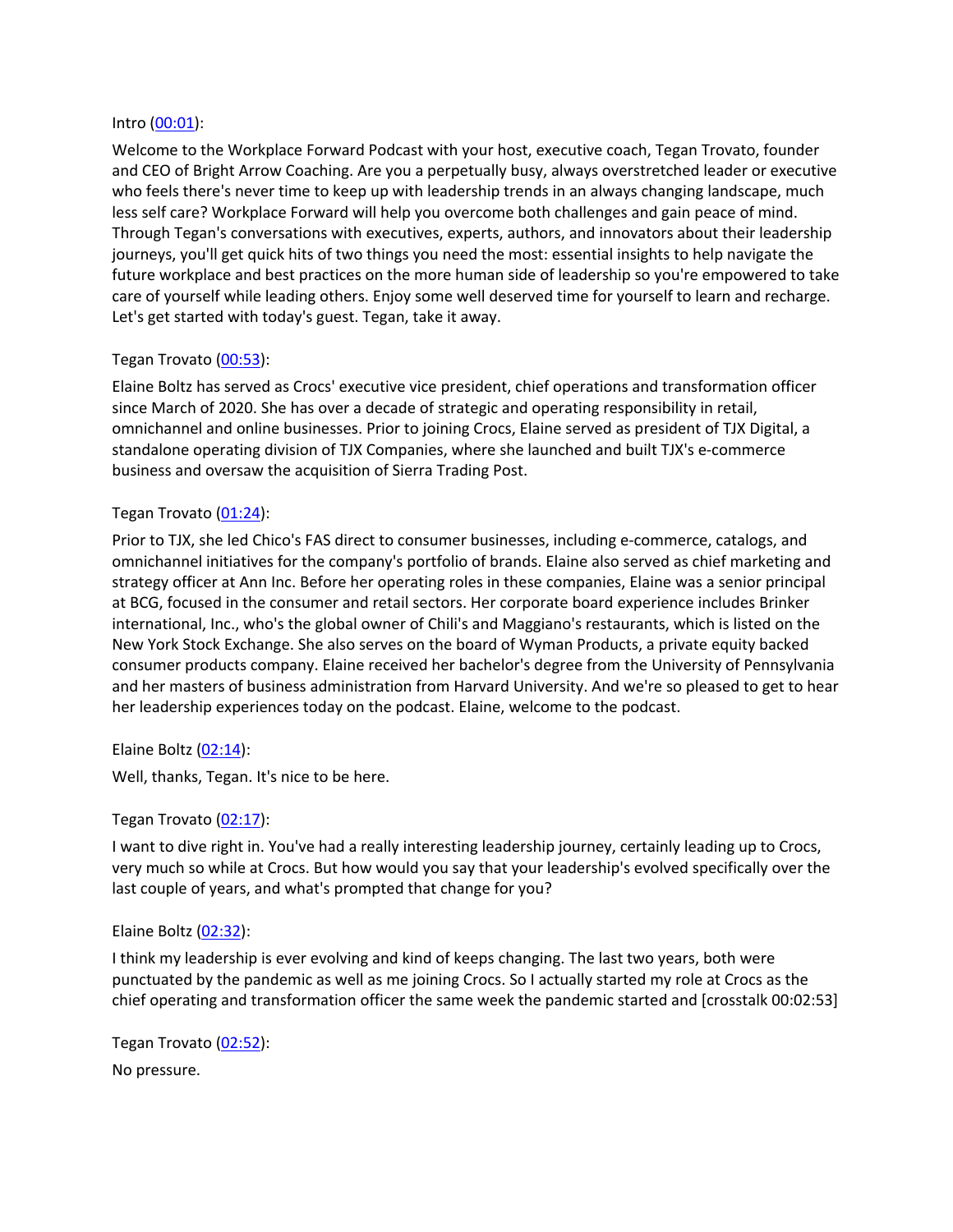#### Elaine Boltz (02:54):

Right. Starting a brand new job in a brand new role. And I think I'm still kind of processing what these last two years have meant and what I've been learning. I think there's a degree of emotional safety that the folks that work for me and that I work with ... We're all in much more stressful times that I think we've really dealt with in an elongated period. And so that has been an important part of how I think about leadership. There's just a massive amount of uncertainty out there. I think we're all trying to deal with that, and so kind of helping my team deal with that. Trying to figure out how I deal with that, and how we as a leadership team here at Crocs deal with that has been a big part of the last two years. And I think what's been interesting for me is we've made some pretty bold moves over the last couple of years at Crocs, and it's been teaching me about the impact of really seeing opportunities in difficult moments and trying to figure out how you really deal with them in the best way possible. So it's been unlike any other time in my career.

Tegan Trovato (04:01): For sure.

Elaine Boltz (04:01):

For sure.

# Tegan Trovato (04:04):

You mentioned a couple things I want to tease apart a little with you. One is you mentioned the emotional component, the emotional safety that you and your team have co-created. And at one point before we met today, in a previous meeting, you mentioned that, related to the emotional, the proverbial water cooler is gone because of the pandemic. And you said how you lead and engaged teams has to be different. So what would you describe as being different as a result of that water cooler being gone?

## Elaine Boltz  $(04:33)$ :

You know, I think when you're working side by side with people, right, you get to know them a lot faster and kind of a lot more easily. You establish a level of trust, because you're running into each other in the hallways and you're shooting the breeze before meetings. What's been interesting about this period is I spent my first four or five months at the company not having moved yet out here, working from my dining room with a laptop set up, and working with people around the world in a similar situation. We were going from sort of Teams meeting to Teams meeting to Zoom meeting without that real interaction. So trying to figure out how to build trust during that, setting up actual times where I could just talk to people one on one, even if it was just through a video screen and wasn't with an objective meeting became important.

## Elaine Boltz (05:20):

So I think the distance made it a little bit more difficult. I think the lack of being in person made it more difficult, but I was actually pretty happy to find that, as long as you were making time to have those deeper conversations, even if they were on video, we were able to build trust. I think we increased the number of team meetings that we had so that we were together more and wrestling through decisions more together. That really, I think, made a difference. So it's been an adjustment, but I think we found our way there in a really good way.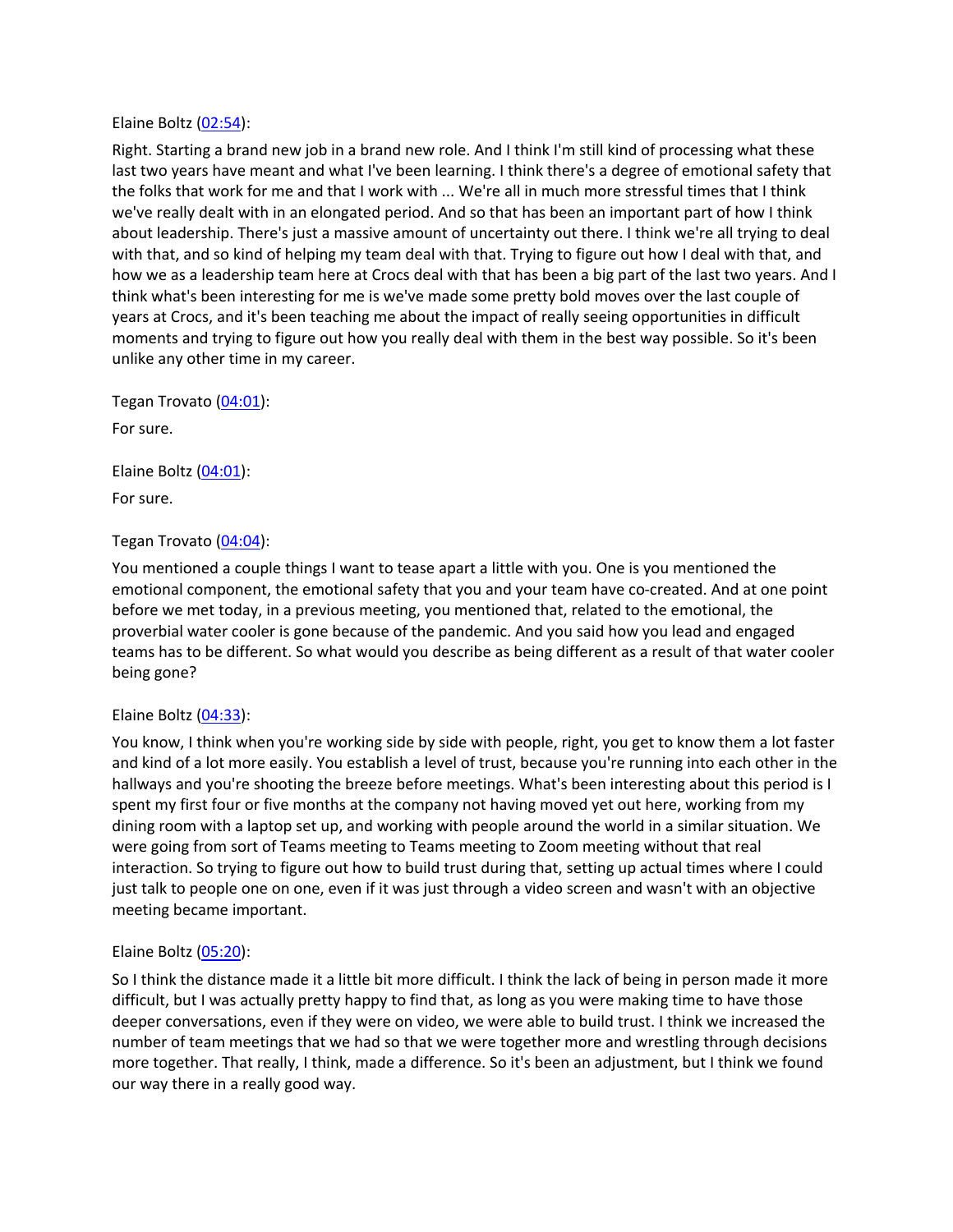#### Tegan Trovato (05:56):

You shared with me also that, when you took on the role with Crocs, your first week was when North America and the EU had their first week of shutdown, and your job was to oversee supply chain, IT. What other areas were you overseeing?

#### Elaine Boltz (06:12):

So I oversee supply chain, IT, planning and inventory management and a transformation team that actually oversees large change projects in the company. The interesting thing about this role is I had never really worked in any of those areas before. So I spent my career ... And I've been in a lot of changes in terms of the types of jobs I've had, in trying new things. I've always had a bit more of a general manager role, which means that I haven't really come up through any function, but I've been overseeing different things. And this was really very new. It was applying a lot of transformation and change, which is something that has been a thread through my career, but in areas I didn't know very well [crosstalk 00:06:54]

#### Tegan Trovato (06:54):

Right, during a time of global supply chain crisis, might I emphasize for listeners.

#### Elaine Boltz (07:00):

I didn't know that when I signed up for this. That was a surprise. It was it's it was an incredible time. All of a sudden, we were trying to figure out ... We didn't know what was going to happen. We know stores were closed. We had to pivot very quickly to relying on digital. We had goods in factories we didn't know if we needed anymore. We had goods in inventory we didn't know how we were going to be able to sell. And so it was a really, ... Crocs has had such success since then that it's amazing to think back on that time where we don't know what's going to happen next. I remember after the first week with my team, we'd met as an executive group and put together a plan of action, which was sort of an offensive plan and a defensive plan. And how are we going to deal with this pandemic? And I went back to my team and I said, okay, we want to cut back on our inventory and cancel orders, and we want to make sure we're lean and mean going into this. And I said to them, "So I'm new to this. How exactly do we shut down a supply chain?" And I think the [crosstalk 00:08:03]

## Tegan Trovato (08:04):

The gravity of that question is not lost on me.

## Elaine Boltz (08:05):

The general response was, "We don't know. We've never done that before. No one's shut down supply chains." But it was a great answer on their part, and I'm happy I asked the question because I think it immediately meant we were all at the same place, that I'm lucky to work with a team of people who really know their areas extraordinarily well. I'm coming at it from a very different perspective, and realizing that we were all in unchartered territory together was actually kind of a great way to start things off and say, okay, all right, let's just start from scratch. Let's pull out a white sheet of paper. Let's figure out what we need to figure out, and let's start making some decisions. It was an incredibly unique moment. I'll never forget it, but I was incredibly bonding. I mean, what a great way to kind of get together with your team. A crisis really accelerates how much you come together in a lot of ways.

#### Tegan Trovato (08:57):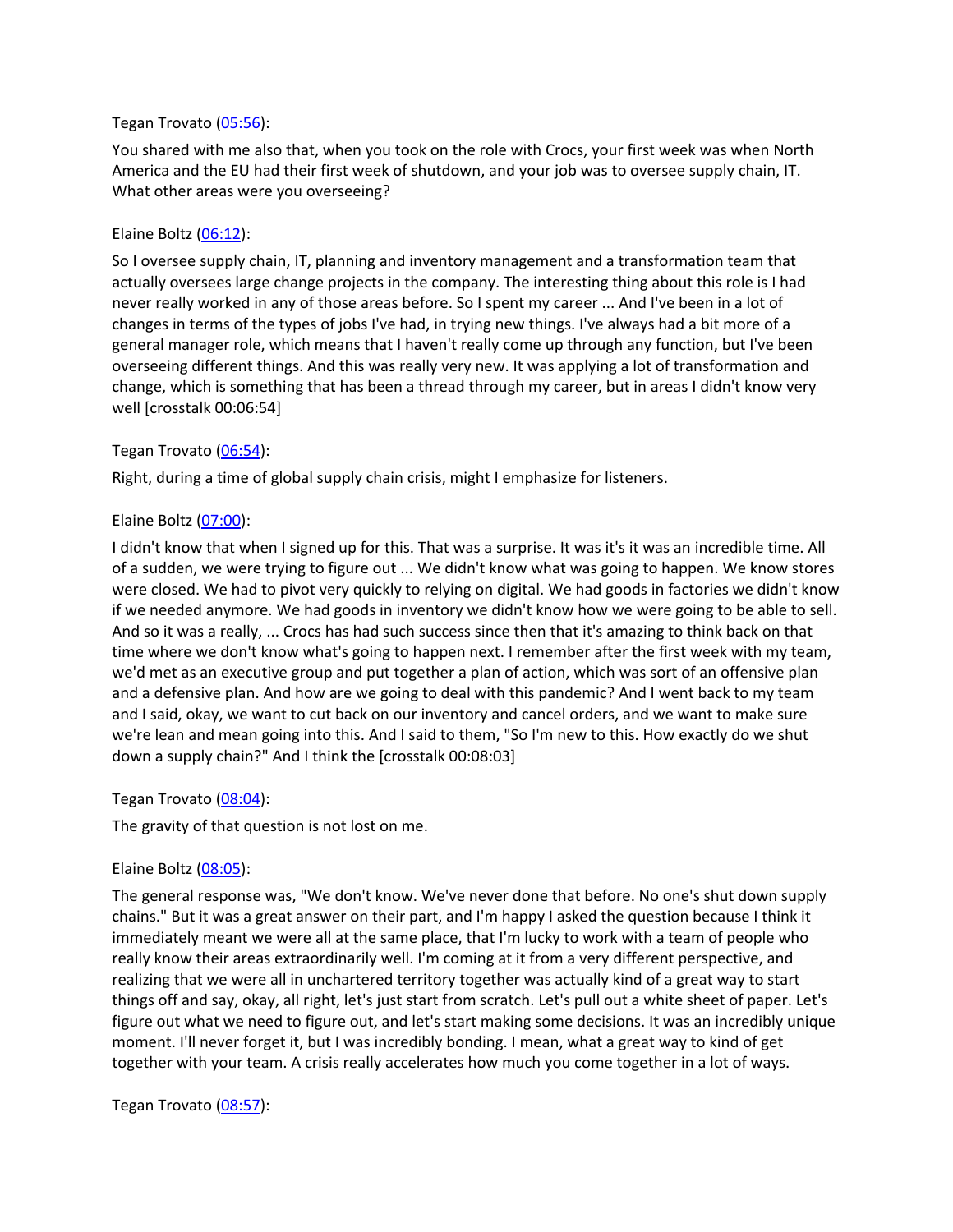It does. I'll share ... At Bright Arrow, we coach a lot of leadership teams, and where we often see leadership teams go south is when there is this need for someone in the room to have the answer already. And what we've noticed through the pandemic was that many leadership teams were very much in the space you're talking about. And the ones who have had just insane success were the ones that were able to throw up their hands and go, "No idea. We have no idea. We have never seen this," and to be able to just step into that as you describe, that white space or the white piece of paper. So applause to you and the team, because it takes a lot to be able to say that, especially when our amygdalas are hijacked and we're scared and we don't want to get it wrong. And the potential as a new leader to go that route, to prove like that you were the right choice early on, it's amazing your ability to stay poised and overcome that. So I just want to kind of highlight that.

# Tegan Trovato (09:50):

There were two pieces when I asked you earlier about where you felt you were stretching and where your leadership prowess has really been exercised over the last couple of years, and you said there were two places, and we'll unpack both. One you said was managing risk, and the other is leading systems. I cannot wait to hear more about both. So let's start with the managing risk component and hear your take on not just the stretch you experienced, but also what you learned and what you now know as a result of the last couple of years.

# Elaine Boltz  $(10:21)$ :

I think it's interesting. I spent a good part of my career in the digital world running digital businesses within larger companies prior to joining Crocs, and so I was pretty comfortable with moving quickly and being agile and making fast decisions and reading data. And it wasn't really, I think, until I oversaw a supply chain that was in a historical level of disruption that I realized how much of this role now is about managing risk. It's the risk of not having goods. It's the risk of not being able to get things across the ocean. It's the risk of what's going to happen at the ports, but it's also the risk at a time of just enormous growth here at Crocs. How do I scale up during that? How do I get enough supply to meet the demand? We grew 67% last year. It was just absolutely remarkable, and so there was this constant balance of taking risks to get enough supply to meet the demand and managing those risks to be able to get them in, and not building too much capacity and going too far. It's a constant balancing in this role, and I think we're constantly struggling with it.

## Elaine Boltz (11:34):

I think, what the team has been really good at thinking about is how do we manage flexibility. How do we give ourself the most amount of options possible? And I think the other part of managing risk that has been super helpful is the team here has been really good about facing reality. As I've talked to peers in this industry and other industries, there's a real desire to want to wait and see. The world changes. You hear a bad thing. Let's wait and see how it develops.

## Elaine Boltz (12:02):

I think what we've done at Crocs, and it's been really terrific to be a part of it, is to say, listen, let's play this out in our minds. Let's take a look at the reality of what it is. If we have a percentage of our factories in Vietnam, Vietnam shut down for three months last year. As opposed to going, well, let's see if it gets better, we kind of said, all right, it is what it is. Let's make some decisions, and let's just go, and if we have to change those later, we'll change them later. I think similar to a number of the different changes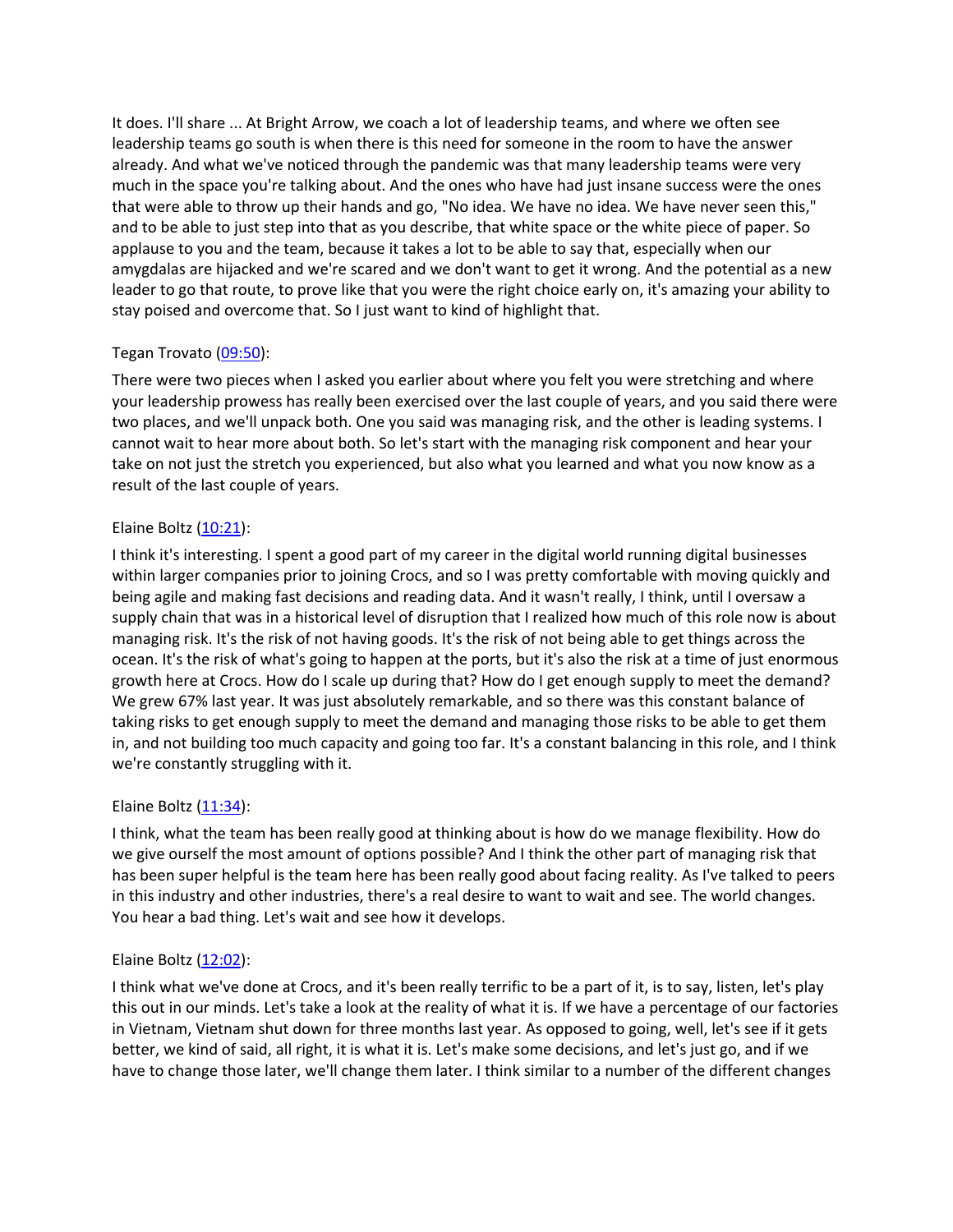of the pandemic, it's been, let's face the reality and let's understand the risks that we're facing, and let's make a call. And if we're wrong, we'll figure it out. But let's at least move forward.

## Elaine Boltz (12:41):

So I think that's been the other big piece of overseeing a global supply chain is thinking a little bit less about just managing a team or a person and more about, how are we setting up the right ways of looking across the whole almost global architecture of how our business runs to understand how to pull the right levers to encourage people to act the right way? So how do I set up the best information possible? How do I think about the processes that I establish? And we're thinking this through kind of across all of the areas that I'm overseeing right now. How do we solve the right processes and behaviors for folks and expectations so that, when chaos happens, we're better able to deal with it? Because chaos is not everywhere. There are some things that we can rely on.

# Elaine Boltz (13:27):

We're particularly working in this time when inventory is ... We need a lot of units to sell. It's sometimes hard to get. And so we're talking a lot about ... So what processes do we put in place around forecasting and managing our risks and making shifts as we're in the midst of sales? And so thinking not just about the impact of that team or that function, but really across the entire stream of the company, from our sales teams and our design teams all the way through the supply chain to how our customers will feel and our ability to service them. So I think this role has really required an ability to think about all of the pieces and how they come together, versus making change to one piece.

# Tegan Trovato  $(14:14)$ :

Absolutely. And as you share that, what comes up for me almost visually is we have, certainly, through this pandemic become much more conscious as leaders about how interconnected everything is, everything socially, economically, politically. I mean, it's more of a fabric than it's ever been, or at least our awareness of that is now there. So I just imagine, as you've described what you're leading at Crocs, that, of course, what you're doing has to mirror what's going on in the broader environment. And then that trickles down into the company, as you mentioned, that your system that you're leading is supply chain, but my goodness is it connected to all the other systems inside of Crocs.

## Elaine Boltz  $(14:55)$ :

Absolutely true. What's interesting, Crocs is an incredibly global company. We do a significant amount of sales around the world. There's not too many places we don't touch in some way. And so the interconnectedness of our sales, of our supply chain, as a global leadership team, that has to come together and sort of figure out how the pieces come together. It's been incredibly important to keep that really healthy and alive and keep the communication flowing. It's been interesting diving into operations and supply chain during this time of disruption because you really do realize how connected we are globally, not just Crocs, but just as a people, what we rely on from other places in the world. And so this idea of looking as a global system, I don't know how else we would be able to manage that, but it adds in a tremendous amount of complexity, and during these last two years, a tremendous amount of uncertainty.

## Tegan Trovato (15:53):

Softball question for you, Elaine, on systems. I imagine that most of the leaders that work for you very much think in systems already just by the nature of supply chain and IT, but I would assume not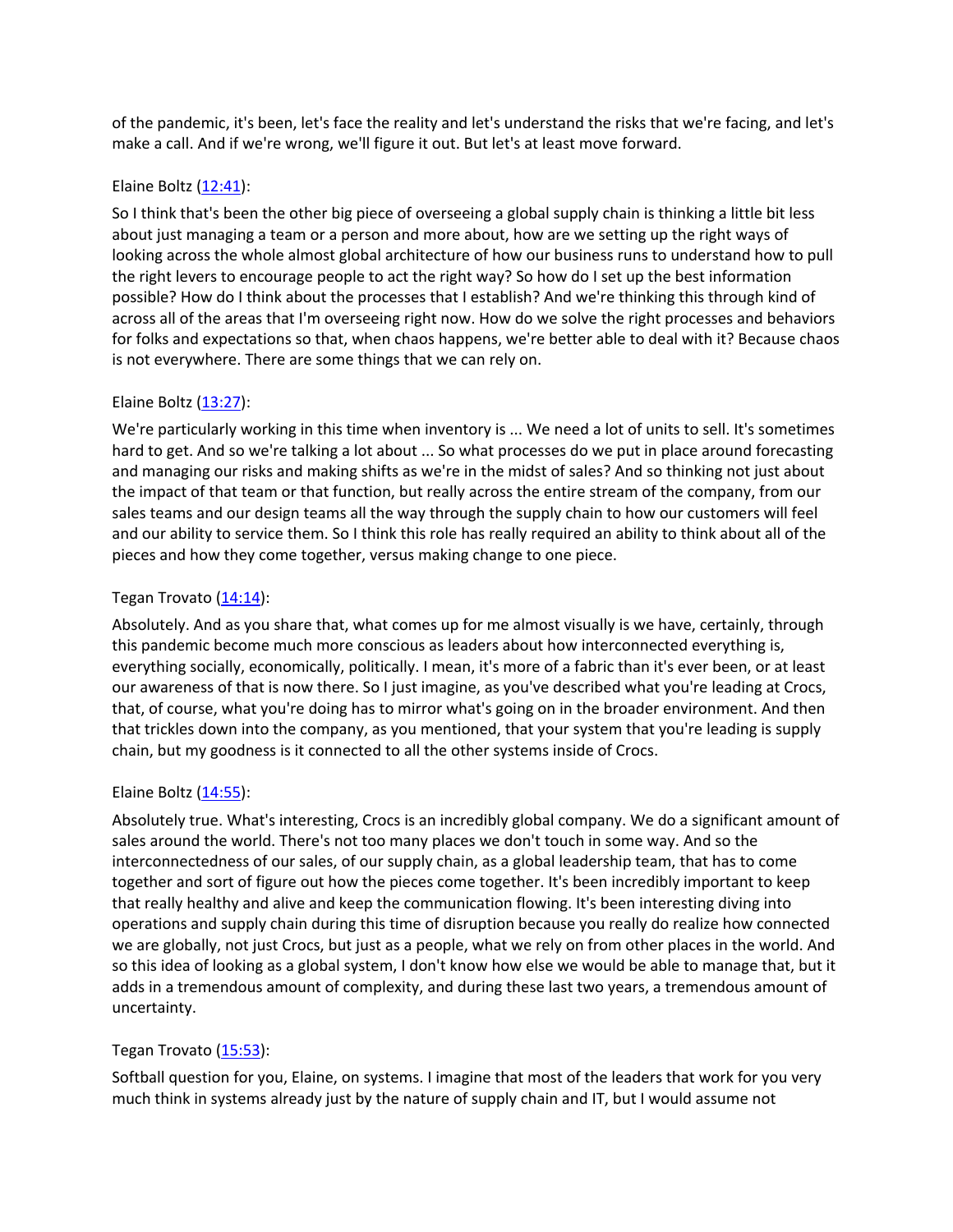everyone around us does. So I'm curious how you've impressed upon the broader leadership ecosystem how to think in terms of systems.

## Elaine Boltz (16:19):

I'm fortunate in that Crocs has got really, I think, one of the more sophisticated and certainly smartest kind of leadership teams I've worked with. And so I've got so much respect for my peers across the company, and I think that Crocs is very much managed as a system. We think cross functionally, I think more so than a lot of other companies that I have worked at, where it's much more kind of functional and fiefdom oriented. I'm really fortunate that the president of Crocs is as interested in the supply chain and what we're doing there as she is in kind of driving sales and creating really amazing products for this brand.

#### Elaine Boltz (16:56):

I think because the leadership team is so interconnected, more so than most places ... So I would say I haven't had to teach that. I've really been a beneficiary of kind of what I come into here with a team that really gets how these systems connect together. And I think that reflects in how we work with each other. It's pretty candid, open conversations, I think, most people are willing to kind of just open the book up and kind of say, here's what we're dealing with, and here's the pros and the cons. And I think we've all got a lot of respect for what each of us is bringing to the table, and I think it makes it easier. And so I think the lens here is much more cross-functional and systemic than I think a lot of other places I've worked. And I think that's a big part of the success is that we're thinking about the whole piece together.

## Tegan Trovato (17:41):

That makes a lot of sense. A word you used, or a phrase, that the work is so interesting because of that. I just want to pull that one sentence out and offer that up to our listeners because it is true that many, many organizations, our executives and leaders still stay very functional focused. It's so hard. And top requests from CEOs we work with is, "Help my team think more about the enterprise, to have them step out of the functional view even more," and what I love about offering up from your answer is, not only is that just good for the organization, but personally satisfying in that the work is more interesting that way. So thank you for sort of impressing that on listeners.

#### Elaine Boltz (18:20):

I'd say interesting and supportive. I'm not alone in thinking about these challenges around the world. I've got an incredible team of peers who are part of that, so it makes a big difference.

## Tegan Trovato (18:29):

It sure does. So you have clearly led through in an unusual amount of ambiguity, as many of our leader listeners have as well. But I'm curious for you what the crucible leadership experiences were prior to this that have helped ready you for what you've been leading the last couple of years and today.

#### Elaine Boltz (18:51):

One of the things that has definitely helped is my career has taken a lot of unusual shifts and turns. I mentioned I haven't come up through a single function. I started out my career in sort of the strategy world and then shifted into marketing and then shifted into digital retailing. And now I have shifted again into this operations, supply chain, technology world. And I think that going through a number of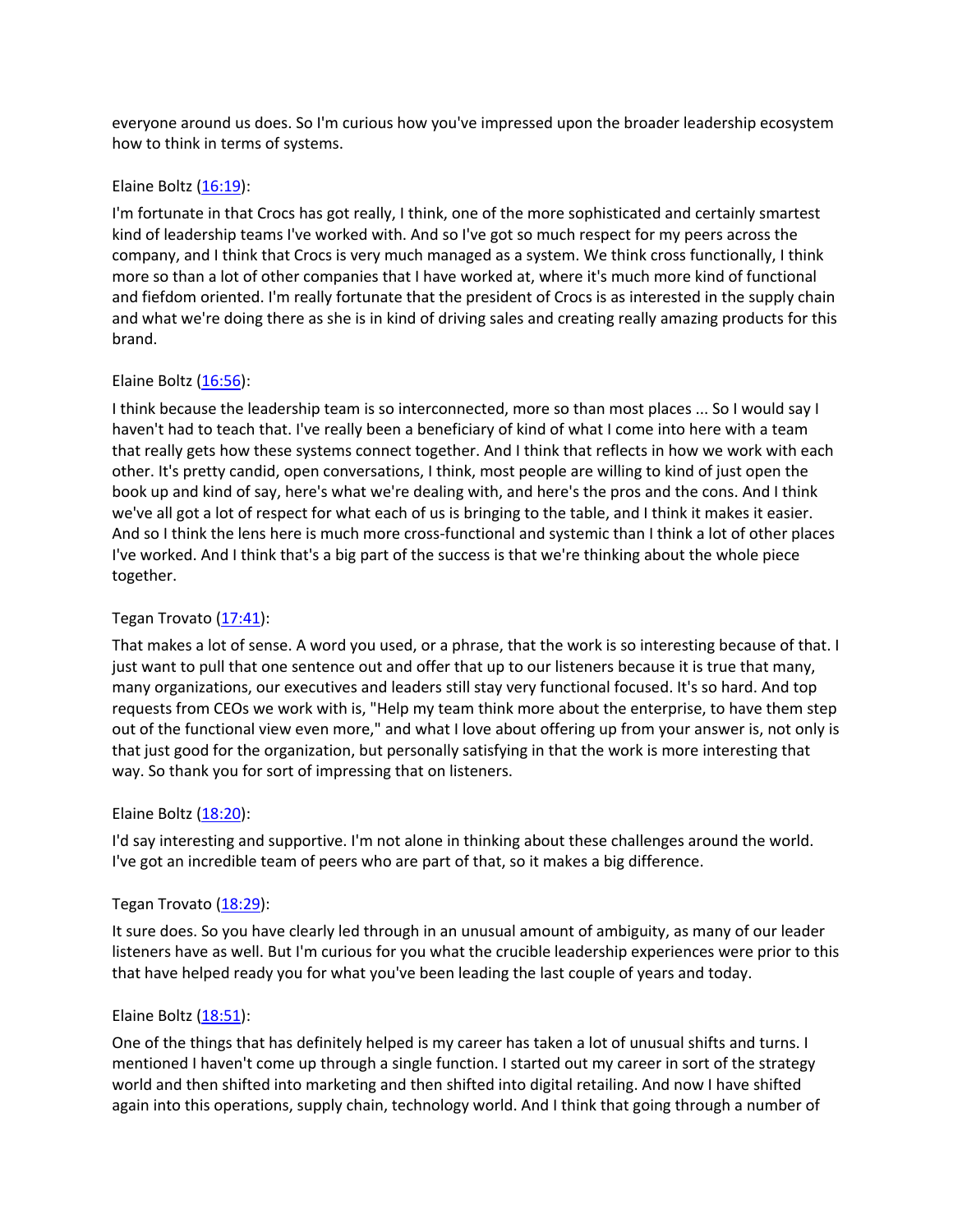those shifts over time and taking on things where I frankly was coming into something not knowing what I was doing has been an enormous amount of help to getting through this time period. We talk about the need to really build confidence in general, as an executive, putting yourself in situations where you're very uncomfortable and where you actually don't know what you're doing. And it's a little scary, but kind of intriguing.

# Tegan Trovato (19:47):

So, Elaine, I just want to recap what you just shared and have you expand on this a little more, because I think it's so important. You mentioned there is a lot of conversation in the executive and leadership space around, how do we build confidence? And you're sharing that your confidence has come from taking on those engagements and assignments over the years where, quote, unquote, you really had no idea what you were doing. And I might be paraphrasing a little. Tell us more about how that's come into play today for you.

# Elaine Boltz (20:17):

I think, having roles where I've jumped into ... And I've had the fear of jumping into areas where I'm new and I need to understand and I need to learn quickly, and I don't know if I'm going to be able to figure something out or if it will be successful, I think does develop this kind of muscle for how to deal with some of the uncertainty that is out there so much today. I think I've grown a little more comfortable getting uncomfortable as a result, jumping into new things, having to learn about it, not really having it make sense, feeling the feeling of being out of my element and not really understanding everything that's going on, but having to lead it.

## Elaine Boltz (21:01):

I remember when I first started working in digital businesses, there was a lot of it that came as second nature to me, but the technology didn't. And I tried to ignore it a little bit as a leader and figure, well, I've got people who can figure that out. And then I realized I have to actually learn it. If I'm going to be in this business, I have to learn this piece, and had to throw myself in and get better educated about it.

## Elaine Boltz (21:23):

And so, when it came to Crocs and I was in this new role, I knew that there were parts of things that I did have a certain skill set on, change and transformation and driving corporate wide revolutions, if not evolutions. It's something that I've kind of done before, but doing it within operations and IT and within supply chain, those were new. And then of course the pandemic was new, and then, of course, factories shutting down was new. We're dealing with how do you manage around a war for the first time in my work environment. And I think you still feel like, gosh, how am I going to deal with this? But I think you build this confidence of, listen, I've been in this place before, and I've figured it out, and I've succeeded. And you also build the confidence over time of, I've been in this place before. I thought I figured it out. I didn't succeed, and it didn't kill me.

## Tegan Trovato (22:25):

Muscles and callouses all at the same time.

# Elaine Boltz (22:27):

Exactly. And so I think that applies to this world that we're in today. And I think certainly, I think, for kind of the generation of people coming up during this time today, I think they're going to develop that even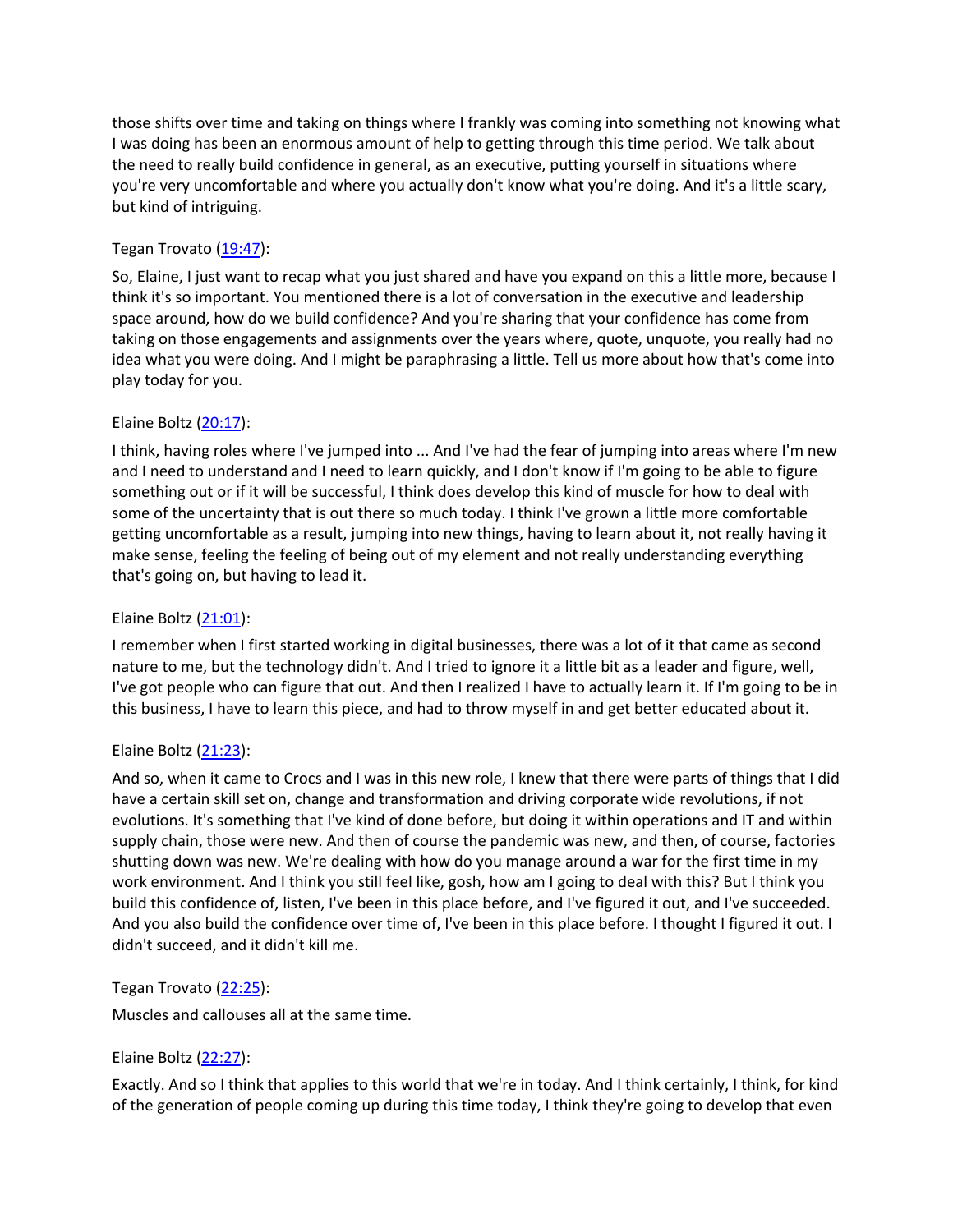better and stronger as we go forward. They'll be a bit more used to living in this ever changing environment where it's much more unpredictable. We got used to change during the digital kind of evolution, but this is a level of unpredictability that I think we haven't really seen before. And I think as difficult as it is, I think those are great muscles to build.

# Tegan Trovato (23:04):

I'm going to reflect back a few things, because this was really juicy, this whole scenario, from a talent development and talent acquisition perspective and leadership development perspective. So one of the things that stood out for me is, when we have that feeling as leaders like, oh my God, I've never done this before, we could reframe that as we know that's the hallmark of a big career move, instead of just being afraid of it. That is truly what it looks like to step into something big.

# Tegan Trovato (23:34):

The second piece that stood out for me when we think about talent acquisition is ... And kudos to Crocs on this. But also, anyone listening, as we think about who we're putting in our leadership roles. If we bring someone in who's done the exact work, that's probably a lateral move, and that also signals, if we bring someone in who's not done the work before, our unique capability and talent to identify capability and competency over just hiring for experience, and that is not easy. That's actually very sophisticated recruiting work. So I just want to call that out, and I have to imagine then that some of that's cascading in your team where you're giving other people those opportunities.

# Elaine Boltz (24:14):

Absolutely. I think, we've been in such an incredible time of growth, and I do think that we think a lot about folks who are skilled at what they do, but also folks who are just really good leaders and kind of understand the environment that we're in. Crocs is an amazingly innovative company, and fortunately landed on the Fast Company list for a while and have had incredible designs and collaborations and ways of doing marketing and business that I think have been really unique. And so also finding people who have that muscle, who know how to innovate, who know how to think differently. If it's in footwear, great. If not, that's okay too. But how do we think about those core capabilities that go beyond skill sets that are very transferable and that can often I think really excite an organization and bring different ways of thinking about things?

# Tegan Trovato (25:04):

I want to keep following this chain a little about Crocs, because I've heard that the philosophy there is come as you are and that you all take that very seriously. So I'd love to learn more about, what does that really look like in practice? Because it feels very aspirational from a corporate culture perspective for most of us when we hear that. But I am clear from talking with you and others at Crocs that this is the real deal. So how do you live it?

## Elaine Boltz (25:31):

Yeah, it's interesting. So come as you are is really, as a culture, actually came out of a lot of the branding work that we did several years ago as Crocs was reinventing its brand and its business. And I think we realized that the Crocs shoe can be very polarizing. Some people love it, some people hate it. Along the lines of kind of facing reality, we said, well, let's appreciate that for what it is. Some people love us. Some people hate it. It's okay if it's polarizing. Come as you are to Crocs. And I think we feel that way about the brand and the product, and I think that's become a really key element of the culture as well. I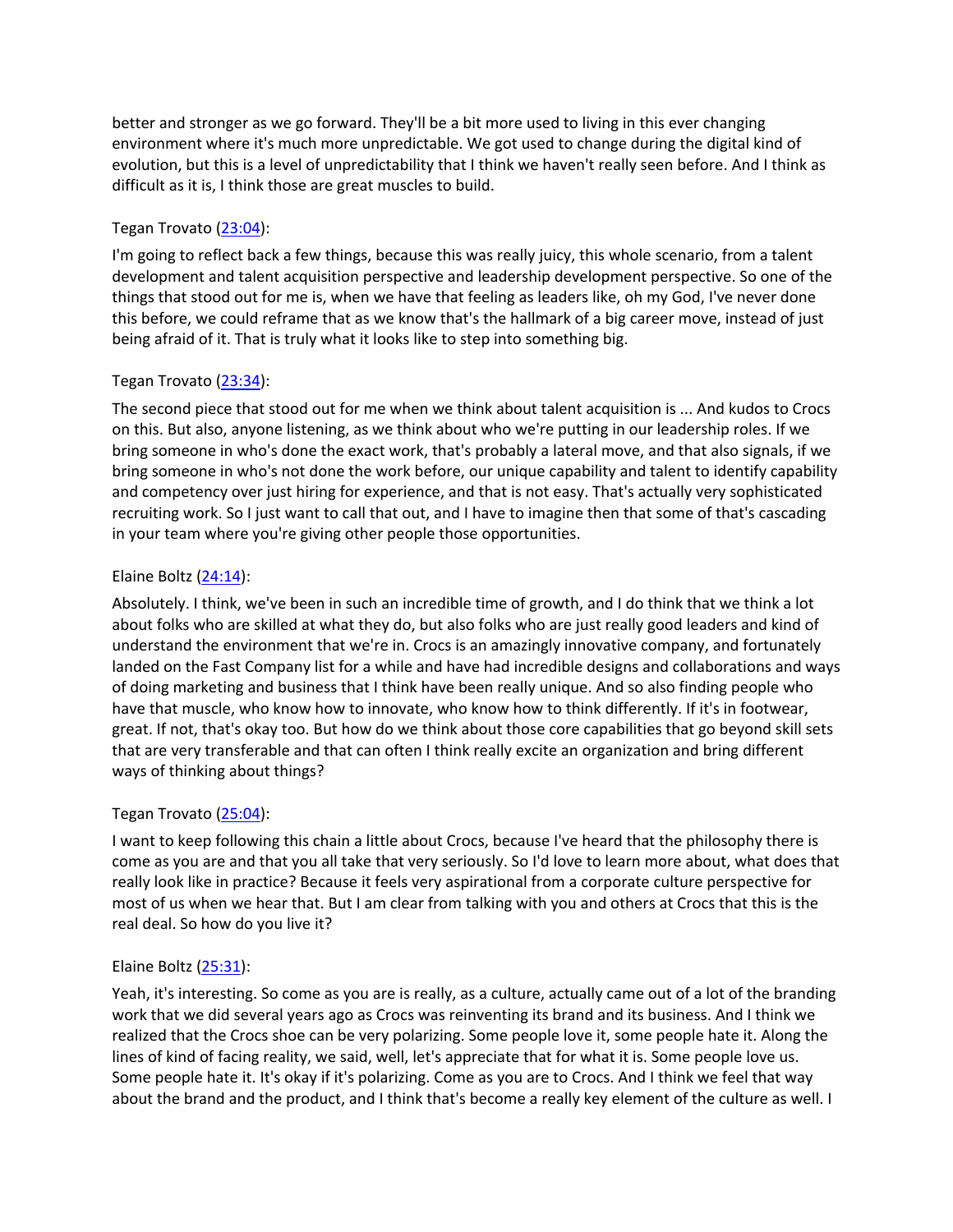think, for me, coming in relatively new, over the last couple of years, I've been kind of surprised by it. When I heard it during the recruiting process, I kind of did the eye roll, yeah, it's a really nice phrase.

#### Elaine Boltz (26:23):

But I have really found that this place is super inclusive and accepting and really wants you to bring your authentic self and your opinions and your thoughts and your perspective to the business and to the team. And I think what's been interesting for me during such a time of volatility and uncertainty ... And frankly, it's just been difficult for all of us individually over this pandemic time. The world keeps changing. There's a certain amount of fear where we're disinfecting our groceries, where it's just been a crazy, crazy amount of time. And kind of in the midst of all of that, to feel like you can show up just as yourself, that you're not putting on a different identity, that you don't have to go into work and kind of suit up emotionally, I think has really made it a lot easier for us to cut to the chase, to get to work, to kind of band together a little bit more easily. When I started my career, we used to tell women going into business how to be, how to act, how to [crosstalk 00:27:21]

#### Tegan Trovato (27:21):

Yes, we did, and sometimes still do, unfortunately.

#### Elaine Boltz (27:27):

And I spent the early part of my career really being conscious of how I showed up at work in a very big way. And I think being at a place where I can walk in and feel comfortable being myself and bringing my humor and bringing my good days and bad days and bringing my opinions and perspectives to the table and feeling comfortable around people who also feel comfortable themselves really makes an enormous difference. And I think it's been a huge benefit during this time. We talk about comfort a lot because of course, we try to really put as much comfort as possible into our shoes. So we want everyone to be comfortable in their own shoes. And this come as you are idea, I can really feel it in the culture. We really kind of push it. I think it's made a big difference to our ability to being able to work together these last few years.

#### Tegan Trovato (28:19):

So speaking of push it, push you a little more on, what are the specifics that you think leaders are doing, or not just leaders, but the broader organization that would signal it's safe to come as you are? So I ask the question, but then to give an example, when you were talking, I imagine that means we might run our meetings a certain way, or maybe we do innovation sessions before certain things. What are the things that signal like you are welcome to bring your ideas, you're welcome to bring your authentic self?

#### Elaine Boltz (28:48):

Certainly I think creativity runs through the organization. What I appreciate about this is we tend not to have massive, oversized meetings. We like to keep them small. I think that enables you to be a bit more open, when there's not such an audience. I think candor and really being kind of truthful and honest about what's working and what's not working, I think, helps dramatically. That just sets the right tone. We have a survey that we do of our employees pretty regularly that tap into, how are you feeling about work and your roles on a number of different dimensions? And it goes across the entire corporation globally. As leaders, we have the opportunity to really hear from the team and be able to rate and understand and hear comments, and I think it really is a great pulse point for us to check in and to say, so it's been a tough two years. How are folks feeling? How are we doing with all of this? It gives us a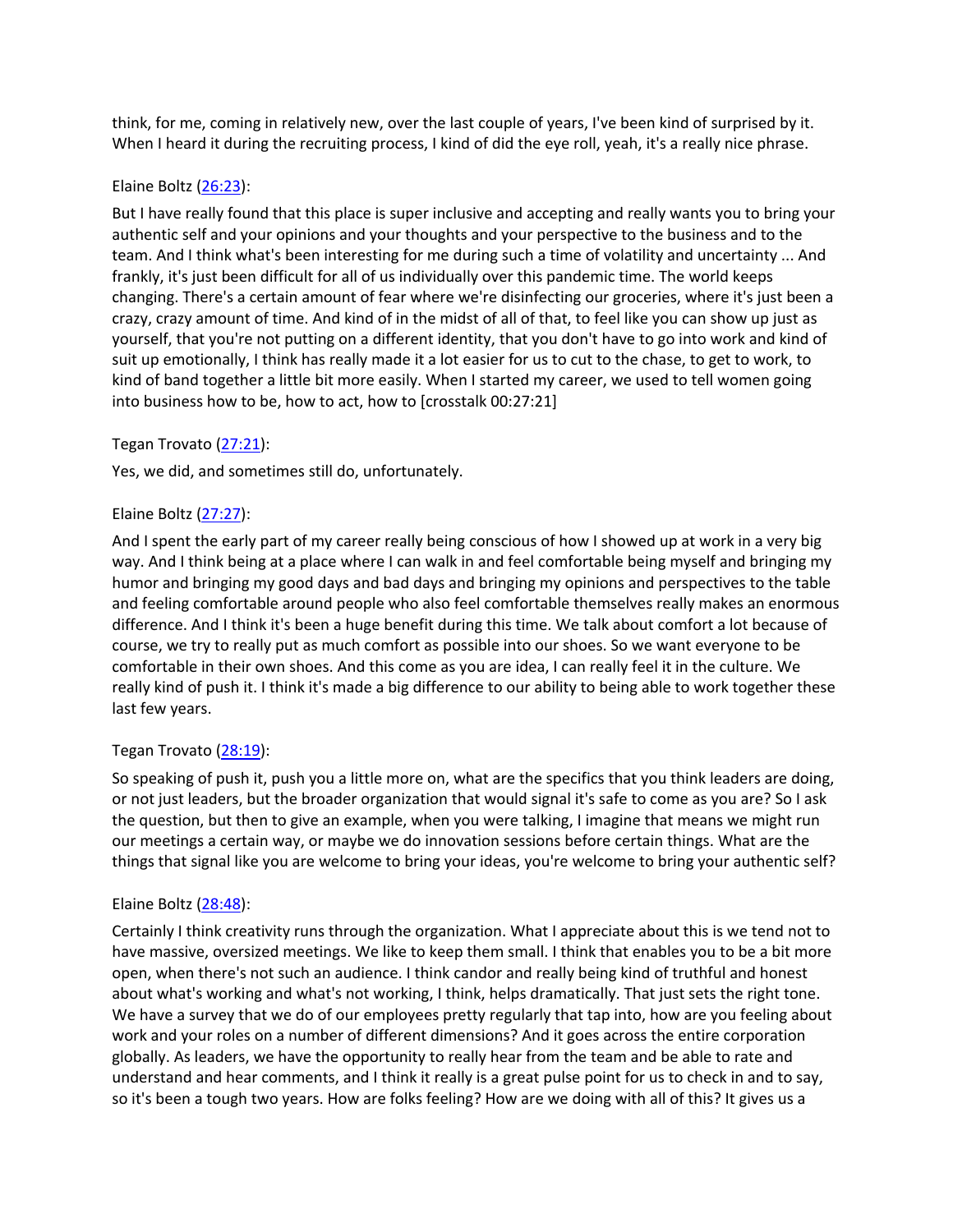systemic way of really building in communication and feedback beyond just the ad hoc that we all try to do as managers.

#### Tegan Trovato (29:57):

The box checking, beyond the box checking.

#### Elaine Boltz (29:58):

Yeah, absolutely. And I think it holds us accountable. If we want people to feel empowered, let's see how we're doing on that metric. If we want people to feel that they're super engaged at work, let's understand that. Let's really track that. And I think we talk about that. I had a staff meeting yesterday where we were talking about our scores in these areas. And what are we seeing across our teams? And how do we think about that? So I think that kind of orchestrated feedback is super important.

## Elaine Boltz  $(30:24)$ :

We have a program we call walk the talk here where, every month or two, we get together in very small groups, generally facilitated by some senior leaders in the company. It changes every year, so I meet different people through it all the time. And it's a great opportunity to talk about, how do we become more productive? How do we become more open? How do we think about engaging more people? How do we think about driving innovation? And it's sort of an hour where we get to set everything aside and just come together and just sort of chat about topics that, in the course of a normal day, you're trying to get things done. You don't always have that chance to connect with folks across the organization and across different levels.

## Elaine Boltz (31:04):

So I think there's a lot of things that we built in to make sure that communication, that feedback goes two ways. And I have to say it's, from a communication standpoint, a really great organization. We all build in a number of different town halls across our areas. The CEO is terrific about setting up sessions with the leadership around the world on just, what are we seeing as a business? And what's working, what's not working? And we can ask pretty tough questions during those sessions. I think that openness is a really big part of it.

## Tegan Trovato (31:34):

And what are you noticing that employees are sort of expecting of you or the organization as an employer that might be newer or different over the last couple of years?

#### Elaine Boltz  $(31:45)$ :

I think what we are asking of our employees is agility in dealing in these uncertain times. And I think what they're asking back is flexibility. know, I think what we're seeing is we're finding different ways of working. We're finding different ways to connect. We've had to travel less, and so figuring out how we build in touchstones with people around the world and build relationships and make sure that we keep them strong. So those are, I think, different ways we've had to kind of work differently. And I think this flexibility of in the office, out of the office. What do the hours look like when you're a global company and you've got a 7:00 AM call with Europe and a 6:00 PM call with Asia, if you take a few hours in the middle of the day? Because how else are you going to live your life? So I think there's a certain level of just being very open to working in new and different ways. And I think part of that flexibility is being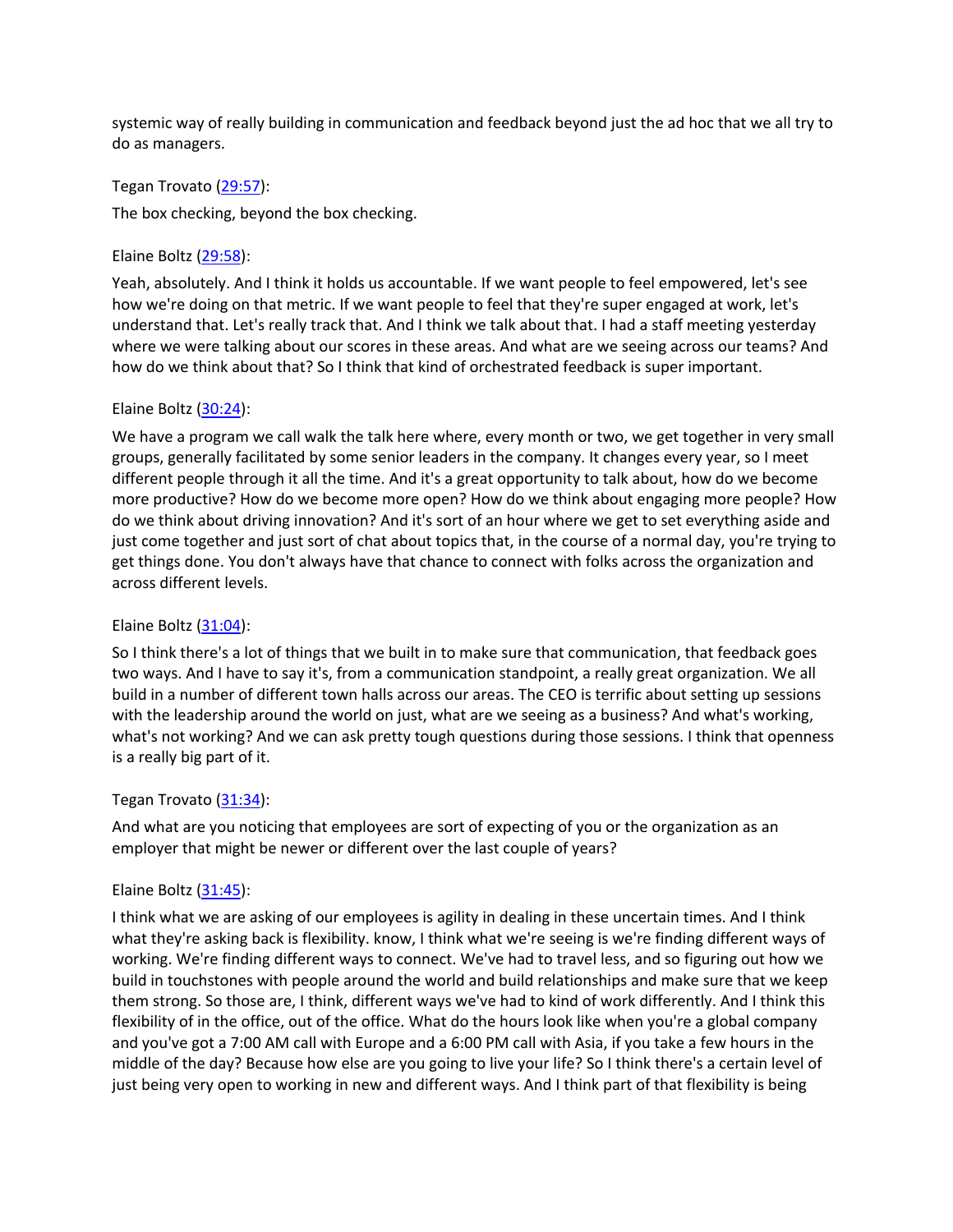flexible to come as you are as well. I mean, that is a way to kind of drive that ... We know it's high stress. It's a lot less stressful if you really feel comfortable in your own shoes.

## Tegan Trovato (32:56):

Wonderful. We've touched a couple times on how there's this personal component. You even just said it again in terms, if you're leading multiple geographies, how do you get a break and catch your breath in the middle of the day? That's got a personal component. The whole the water cooler is gone. How do we connect? That's got a personal component. So thinking about leaders' personal lives, Elaine, what do you think leaders might do for themselves in their personal lives that would positively impact their ability to lead at work?

## Elaine Boltz (33:27):

I don't know that I'm going to take on speaking for leaders everywhere, but I can certainly see it for myself. I need to turn off. I need to, on the weekend, be a little unplugged. I need to have activities outside of work. I worked at a company years ago in a very small town. What I realized when I moved there and joined the company is I was working a lot. My friends in the town all worked at the same company. We all had Thanksgiving at each other's houses. It was lovely for kind of building a community, but your whole life was about work.

## Tegan Trovato (34:00):

It's centered on work. I hear you.

#### Elaine Boltz  $(34:04)$ :

And I think one of the things I learned from that for myself is I need that space away. And whether that space be kind of having activities that you love, having friends who don't really truly understand what you do for a living, spending time with family that doesn't care what you do for a living, all of those things I think are helpful at causing you to unplug. I find I do some of my best thinking when I'm actually not at work, and so if I didn't preserve that space for myself, I don't think I'd be as able to really kind of come up with more creative thoughts and different ways of looking at things. So I think having that mental space out of the office and out of the day to day is super, super important, however you do it.

## Tegan Trovato (34:43):

Love it. Thank you. Well, listen, how can listeners find you online, Elaine? What's the best way for them to know more about you and about Crocs?

#### Elaine Boltz (34:52):

So the best way about Crocs is to go to our website at Crocs.com. We've always got the best, the latest, the coolest, the newest. So it's a fun way to see what's going on there. I'm fairly active on LinkedIn. And so that is the best way to find me is through that network.

#### Tegan Trovato (35:08):

Great. And we'll be sure to include links to both in the show notes.

Elaine Boltz (35:12): Great.